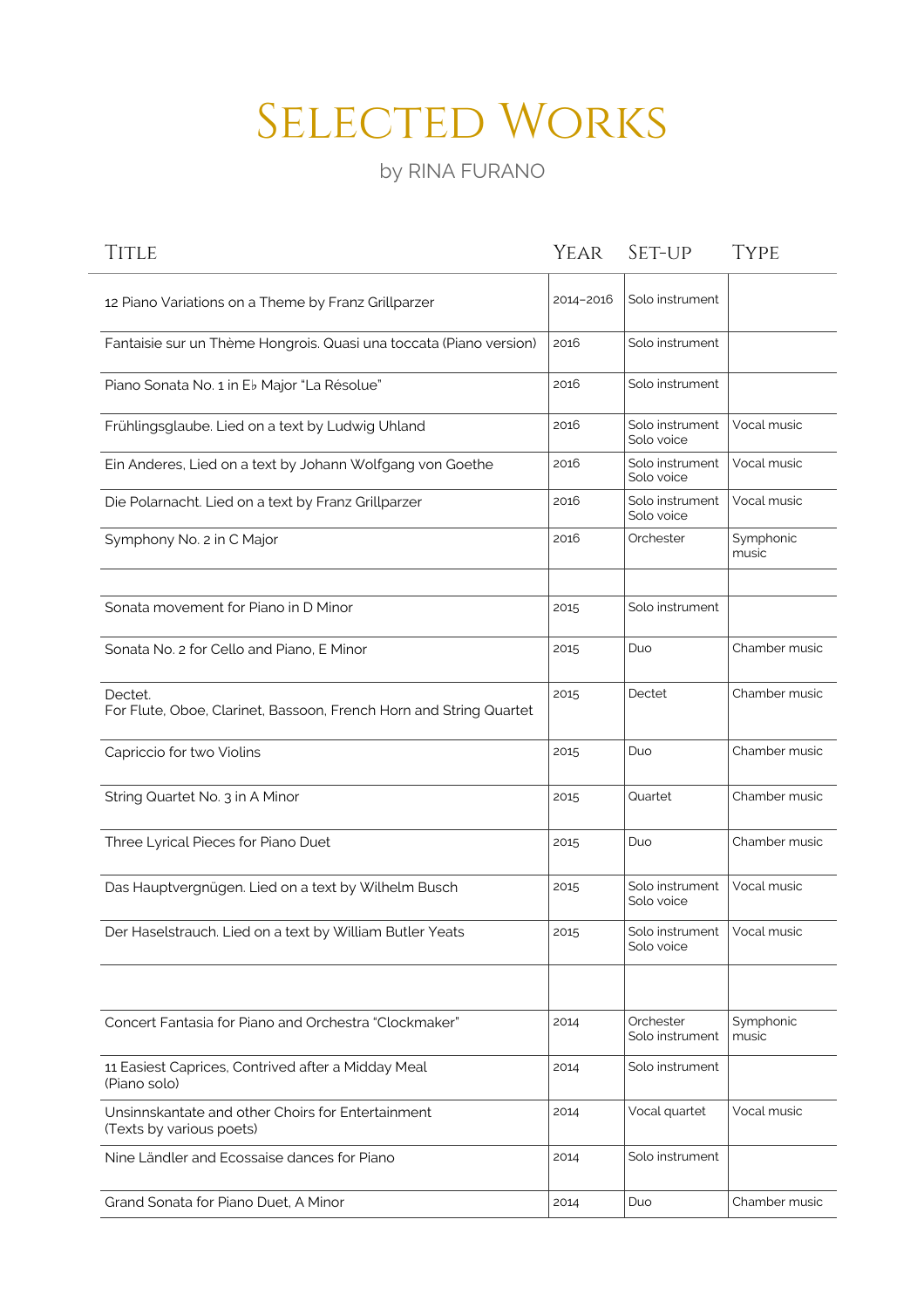| Rasch-beschlossen-Kanon, Liebe-Hofkammer-Choir and other<br>cantatas on texts by Franz Grillparzer | 2014 | Quartet<br>Solo voice,<br>Choir | Vocal music                |
|----------------------------------------------------------------------------------------------------|------|---------------------------------|----------------------------|
| Symphony No. 1 in F Major                                                                          | 2014 | Orchester                       | Symphonic<br>music         |
|                                                                                                    |      |                                 |                            |
| Trio for Piano, Clarinet and Bassoon in D Major                                                    | 2013 | Trio                            | Chamber music              |
| Piano Trio No. 2 for Piano, Clarinet and Viola in G Major                                          | 2013 | Trio                            | Chamber music              |
| Bagatelle in E Minor for Piano Duet                                                                | 2013 | Duo<br>Solo instrument          |                            |
| Der Fremde. Lied for Tenor or Contralto, and Piano                                                 | 2013 | Solo voice<br>Solo instrument   | Vocal music                |
| Four Bagatelles for Piano solo                                                                     | 2013 | Solo instrument                 |                            |
| Capriccio for Violin and Piano                                                                     | 2013 | Duo                             | Chamber music              |
| Fantaisie sur un Thème Hongrois. Toccata for Organ in C Minor                                      | 2013 | Solo instrument                 |                            |
| 12 Variations for Violin and Piano in F Major                                                      | 2013 | Duo                             | Chamber music              |
| Four Contemporary Viennese Chansons for Solo voice and Piano                                       | 2013 | Solo voice<br>Solo instrument   | Vocal music                |
| 11 Variations on a Theme by Adolf Jensen for Piano solo "Mill<br>Variations"                       | 2013 | Solo instrument                 |                            |
|                                                                                                    |      |                                 |                            |
| Scherzo for Flute and Piano                                                                        | 2012 | Duo                             | Chamber music              |
| Russian Fantasia for Piano Duet                                                                    | 2012 | Duo<br>Solo instrument          |                            |
| Sonata No. 1 for Cello and Piano, D Minor                                                          | 2012 | Duo                             | Chamber music              |
| Lieder for Solo voice and Piano to texts by Gryphius, Rückert and<br>others                        | 2012 | Solo voice<br>Solo instrument   | Vocal music                |
| Schilflieder. Lieder for Solo voice and Piano to texts by Nikolaus<br>Lenau                        | 2012 | Solo voice<br>Solo instrument   | Vocal music                |
| Octet for Four Voices and Brass to a poem by Franz Schubert                                        | 2012 | Vocal quartet<br>Quartet        | Vocal music                |
| String Quartet No. 2 in E Minor                                                                    | 2012 | Quartet                         | Chamber music              |
|                                                                                                    |      |                                 |                            |
| Fantaisia for Concert Flute and Piano                                                              | 2011 | Duo                             | Woodwinds<br>Chamber music |
| Three Four-Part Choirs a cappella to texts by Friedrich Rückert                                    | 2011 | Choir                           | Vocal music                |